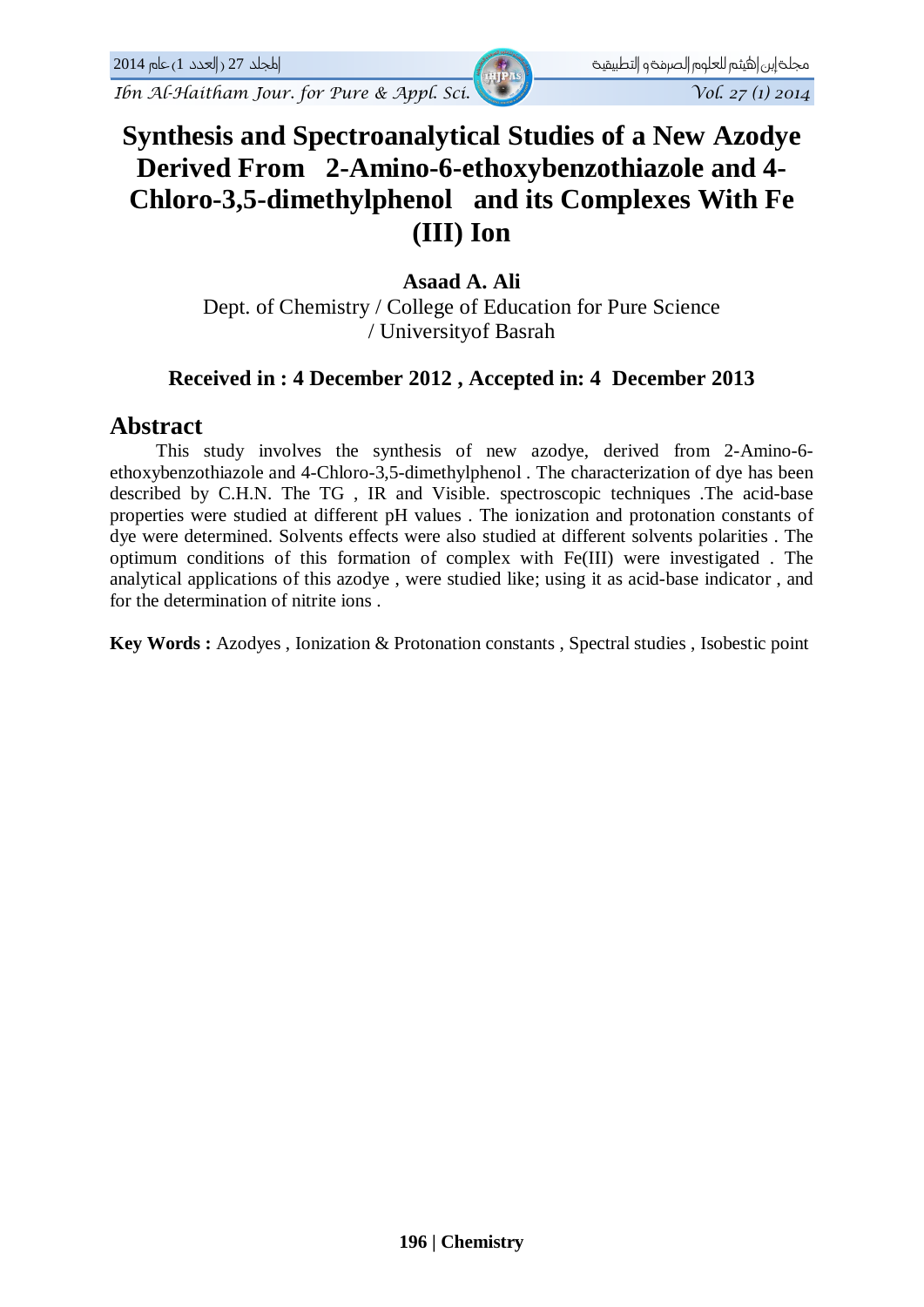## **Introduction**

مجلخ إبن|هيثم للعلوم الصرمخو التطبيقيخ للصوص المصور المجلد 27 (العدد 1) عام 2014 2014

Most of azodyes are weak acids or weak bases of very important class of chemical compounds containing a heterocyclic moieties which have attracted the attention of many researchers in recent years [ 1 ]. They have high soluble in common solvents and highly colored ( from yellow to blue, due to conjugated  $\pi$  system). They used as dyes and pigments for long years [ 2 ] due to their stable adsorption on surface cotton or wool textiles. 2-Amino-6-ethoxybenzothiazole azo dyes with dicarboximidoethyl-sulphonephthyl group are useful as dyes for hydrophobic textiles materials [ 3] , furthermore they have been studied widely for their excellent thermal and optical properties in applications. Recently azo metal chelate have also attracted on attention due to their interesting electronic and geometric features [ 4].They were used as good reagents for the extraction and spectrophotometric determination of metal ions [ 5-9 ] . Most of azodyes have acid – base properties with presence of a fixed isobestic points ( which represent the number of equilibriums in such azodye ) , for this reason they are used as acid – base indicators [ 10-12] for their sensitivity toward acid and base substances. Some of them can be used as metallochromic indicator , antipyretic reagents and inhibitors corrosion. The solvents of different polarities may be affected on the absorption spectra of  $\pi$ – conjugated compounds, exhibit  $n \to \pi^*$  transition as well as  $\pi \to \pi^*$  transition causing blue or red shifts. The present work involves the synthesis of new azodye derived from 2-Amino-6- ethoxybenzothiazole and 4-Chloro-3,5-dimethylphenol . Spectrophotometric studied on the dye were carried out like acid-base properties at different pH values , solvent effect of polar and non-polar solvents , the ability of using it as acid – base indicator and its complex with iron (III).

## **Experimental**

Double distilled water , solvents ( for spectral use ) and all chemicals of highest purity were used .

### **Apparatus and materials**

Visible absorption spectra were recorded by using PD-303 UV.,V. spectrophotometer , FT-IR-8400S spectrophotometer ( Shimadzw ) College of science Basrah university , pH-meter ( H.Jurgons Co. Beremen,L. Puls Munchen 15 ), Heraus CHN Pro apparatus, Petrochemical Institute ( Iran ), Bunchi B190K for melting point measurement , accurate balance E-Mette Weender ( Land Strasse ) 94-108. and TG analysis at Polymer & Petrochemical Institute-Thermal Analysis ( Iran ) METER (STAR SW 10 ).

#### **Synthesis of azodye reagent**

The azodye reagent  $(L)$  (M.Wt. = 362) was prepared by coupling 0.02 mole of diazonium salt of 2-amino-6-ethoxybenzothiazole ( M.wt.194.3) with alkaline solution of 0.02 mole of 4-chloro-3,5-dimethylphenol (M.wt. 156.6) at  $0^{\circ}$  C , then converting the prepared dye from sodium salt into hydrogen form by aid of dil. HCl . The dye was purified by recrystallization from aqueous methanol . The purity of the prepared dye was checked via thin layer chromatography and melting point .

#### **Solutions**

- 1 x  $10^{-2}$  M stock solution of azodye was prepared by dissolving 0.1810 g. and complete the volume to 50 ml absolute ethanol .

 $-1000$  ppm of nitrite solution, by dissolving 0.15g. of NaNO<sub>2</sub> in dil. Water and complete to 100 ml .

- 0.002 mole of 2-amino-6-ethoxybenzothiazole in 0.2 M HCl ( complete to 50 ml )

- 0.002 mole of 4-chloro-3,5-dimethylphenol in 0.3 M NaOH ( complete to 50 ml )

#### **197 | Chemistry**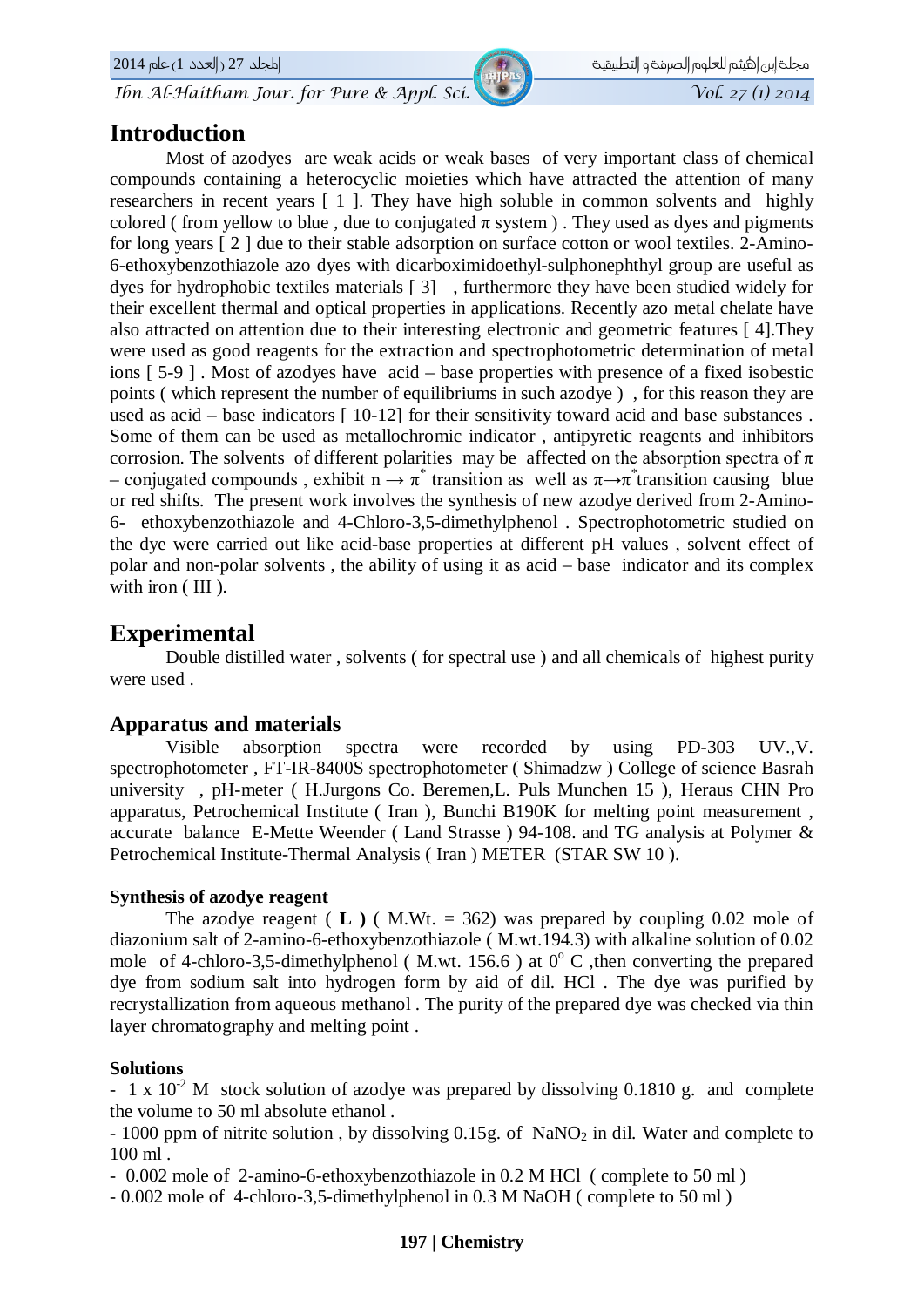$-1 \times 10^{-2}$  M stock solution of nitrate salts of Zn(II),Co(II),Cu(II),Sm(III),Fe(III) and V(III) ions

- Universal ( $pH_{2-12}$ ) and Acetate ( $pH_{1,1.4}$ ) buffer solutions [10]

#### **Procedure**

- For acid – base studies and determination of ionization and protonation constants of the dye a series of buffer solutions were prepared with different pH values ( $2 - 12$ ) for dye concentration 1.4 x  $10^{-3}$  M via using universal buffer, the absorbance of these solutions were recorded at range of  $(350 - 660)$  nm.) using cell of 1cm. length, by aid of half height method the constants were calculated.

*-* For acid – base titrations, visual and spectral titrations for HCl vs. NaOH were done in concentration range of azodye  $0.8 - 1.6 \times 10^{-3}$  M at  $\lambda_{\text{max}}$  the absorbance values were measured at wavelength of ( 350-580 nm.) .

**-** For solvent effect studies, a series of solutions of azodye concentration 1.4 x 10<sup>-3</sup> M were prepared with Acetone , Chloroform , Cyclohexane , 1,4-Dioxane , DMF , DMSO , Ethanol , Methanol , THF and Water , the absorbance of these solutions were recorded at range of (  $350 - 580$  nm.) using cell of 1cm. length.

**-** For nitrite determination, a series of solutions of ( 100 – 800 ppm ) nitrite , add 1 ml of ( 0.002 mole solution of 2-Amino-6-ethoxybenzothiazole in 0.2 M HCl ) ,to 1ml of ( 0.002 mole solution of 4-Chloro-3,5-dimethylphenol in 0.3 M NaOH ) then complete to a volume of 5 ml with distilled water and measure the absorbance at  $\lambda_{\text{max}}$  (420nm.) of each solution using mixture of amine and nitrite as blank solution.

**–** For complex formation*,* the absorbance of series solutions of 0.001M of each dye and metal ions (Zn(II),Co(II),Cu(II),Sm(III),Fe(III) and V(III) ) were measured at wavelength range of  $360 - 530$  nm.

## **Results and Discussion**

 Some of physical and chemical properties of prepared dye were illustrated in Table( 1 ) . The  $R_f$  value indicates the similarity of affinity of dye to eluant as a result of its containing hydroxyl group.

## **Identification of the prepared dye**

#### **Elemental-Analysis**

 Table ( 2 ) shows the elemental analysis of prepared dye, which gives good results for the suggested dye formula .

#### **IR Analysis**

Table ( 3 ) shows the famous IR frequencies of important bands of functional groups frequencies as seen in Fig. ( 1 ) .

According to the above analysis (Tables  $2 \& 3$ ), data show the dye having this chemical structure (scheme 1):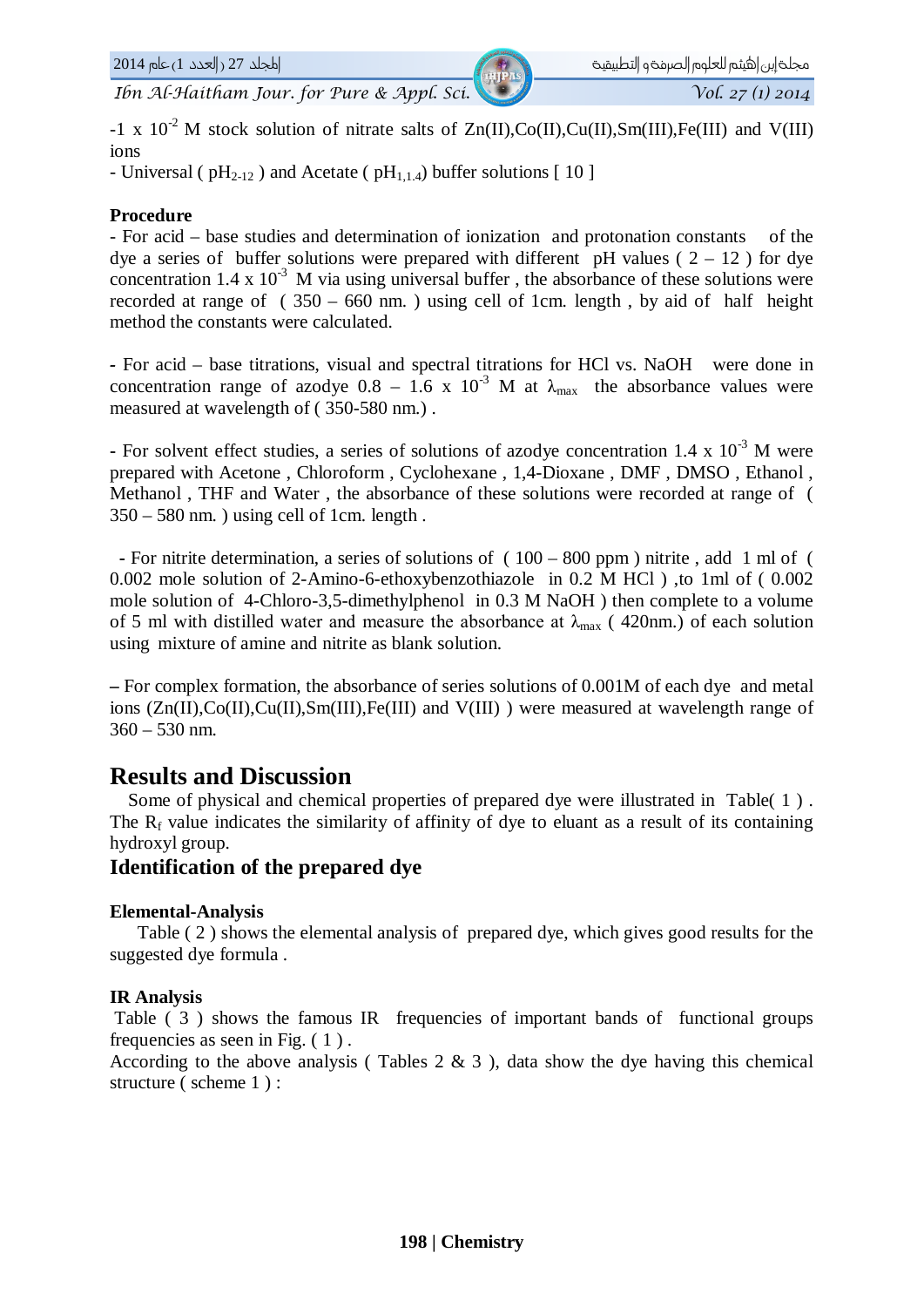

The mechanism coupling reaction is :



#### **Thermal analysis**

From Fig.( 2), it was found that dye is stable up to  $150\,^{\circ}\text{C}$ , and about 95% losing in weight and converted to gases (like  $CO<sub>2</sub>$ .CO and nitrogen and sulpher oxides), remaining only a few of carbon .

#### **Acid-Base properties**

The absorption spectra of 1.4 x  $10^{-3}$  M solution of dye of varying pH values (2– 12) were represented graphically ( Fig. 3 ) . The spectra characterized two maximal bands at 410 nm. in pH range ( $2 - 7$ ) and 510 nm. in range of ( $9 - 12$ ). The first due to the absorption of the protonated form of hydroxyl group (acidic form , cationic form ) liable to exist in acid medium and the second is more intense bands due to ionized form of hydroxyl group (basic form , anionic form ) except for at pH 8 value there are two bands at 420 and 510 nm. ( Fig.3 ) . The spectra were characterized by the presence of common isobestic point at 450 nm. due to the ionization of dye in acidic and basic medium .

The suggested mechanism of protonation and ionization was shown in scheme ( 2 )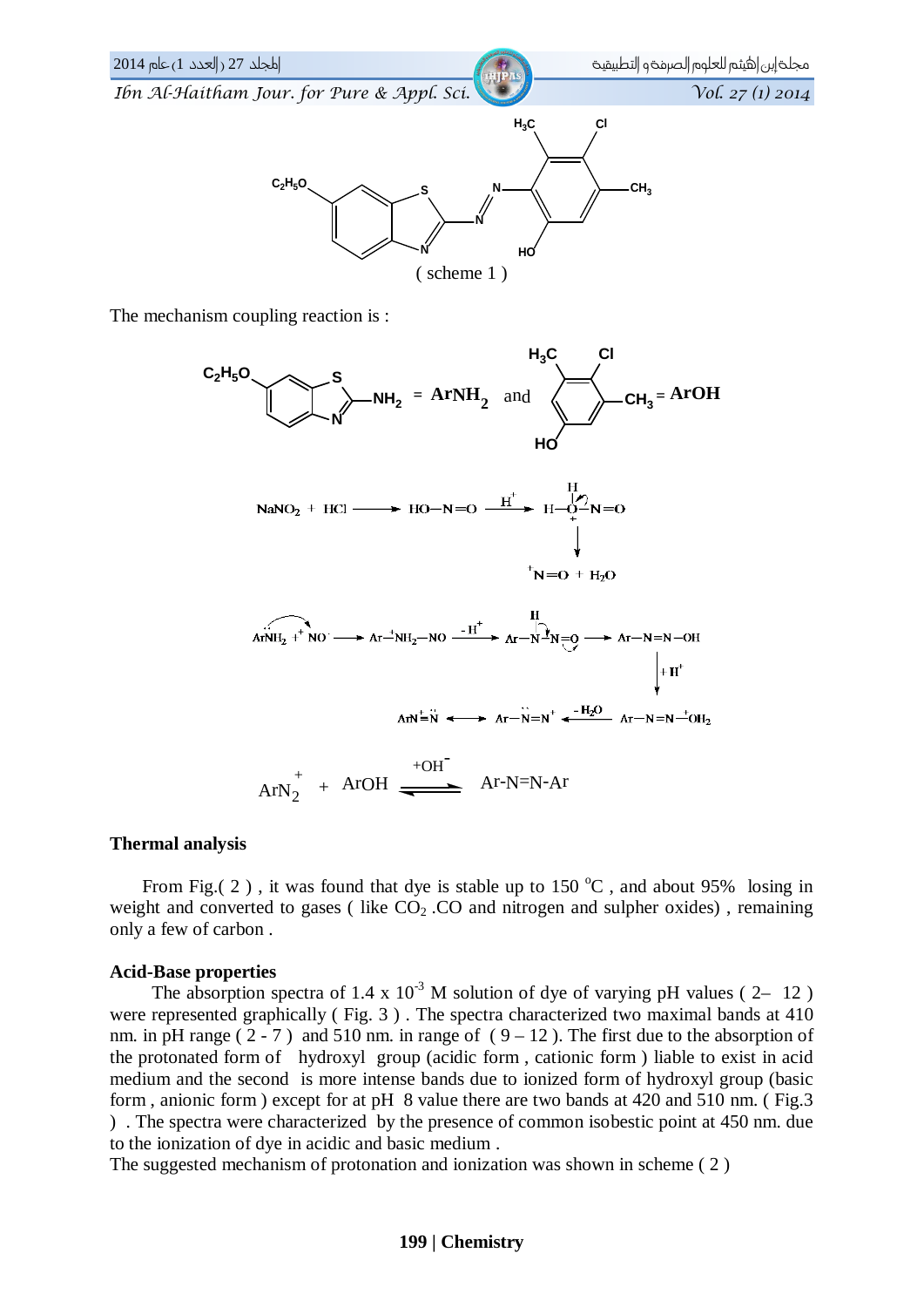

( scheme 2 )

From Absorbance – pH curve ( Fig. 4 ) and by the aid of height method the pK values were obtained by the relation :

 $pK = pH (at A<sub>1/2</sub>)$  $A_{1/2} = (A_1 + A_{min.}) / 2$ Where  $A<sub>l</sub>$  and  $A<sub>min</sub>$  are limiting and minimum absorbances respectively. So the protonation (  $pK_p$  ) and ionization (  $pK_a$  ) constants were found to be 4.11 and 8.23 respectively .

#### **Band assignments and solvent effects**

Fig. (5) shows the spectra of dye with strong bands  $\lambda_{\text{max}}$  in the range of (415 – 430nm.) for all solvents. THF. It was found a very weak broad bands at  $\lambda_{\text{max}}$  at 480 except for DMSO and Water at 500 and 520 nm. respectively. The band moves to shorter wavelength ( blue shift ) due to  $n \to \pi^*$  transition while to the longer wavelength (red shift) with  $\pi \to \pi^*$  transition ( in the range of 460 to 585 nm. ) , because of the polarities of the ground state ( G.S) and excited state (E.S). Thus for solvent of increasing polarity, the energy of the E.S ( $\pi^*$ ) will decrease relative to the that of the G.S ( $\pi$ ) whereas with blue shift the non bonding electrons having affinity to hydrogen bonding more than bonding with  $\pi$  electrons, so the n energy level will decrease more than  $\pi^*$  decreasing and the  $n \rightarrow \pi^*$  transition energy be more in the presence of polar solvent  $\lceil 13 \rceil$ . The absorption spectra in various solvents are influenced by salvation and / or dielectric effects of solvents. To verify whether the band shift ( $\Delta v$ ) is due to change in salvation energy or pure dielectric effects , the Gati and Szalay was used ;

$$
\Delta v = \{ (a-b) [ (n^2 - 1) / (n^2 + 1) ] \} + b [ (D-1) / (D + 1) ]
$$

Where n and D are refractive index and dielectric constant of the medium, a and b are constants.

The plot of f (D) =  $[2(D-1)/(2D+1)]$  ) against the  $\lambda_{\text{max}}$  (Table 4) gives more or less linear relation with solvents of moderate polarities ( Fig. 6 ) where D is th dielectric constant of the solvent. This denotes that the dielectric constant of the medium is the main factor governing the band shift in such solvents.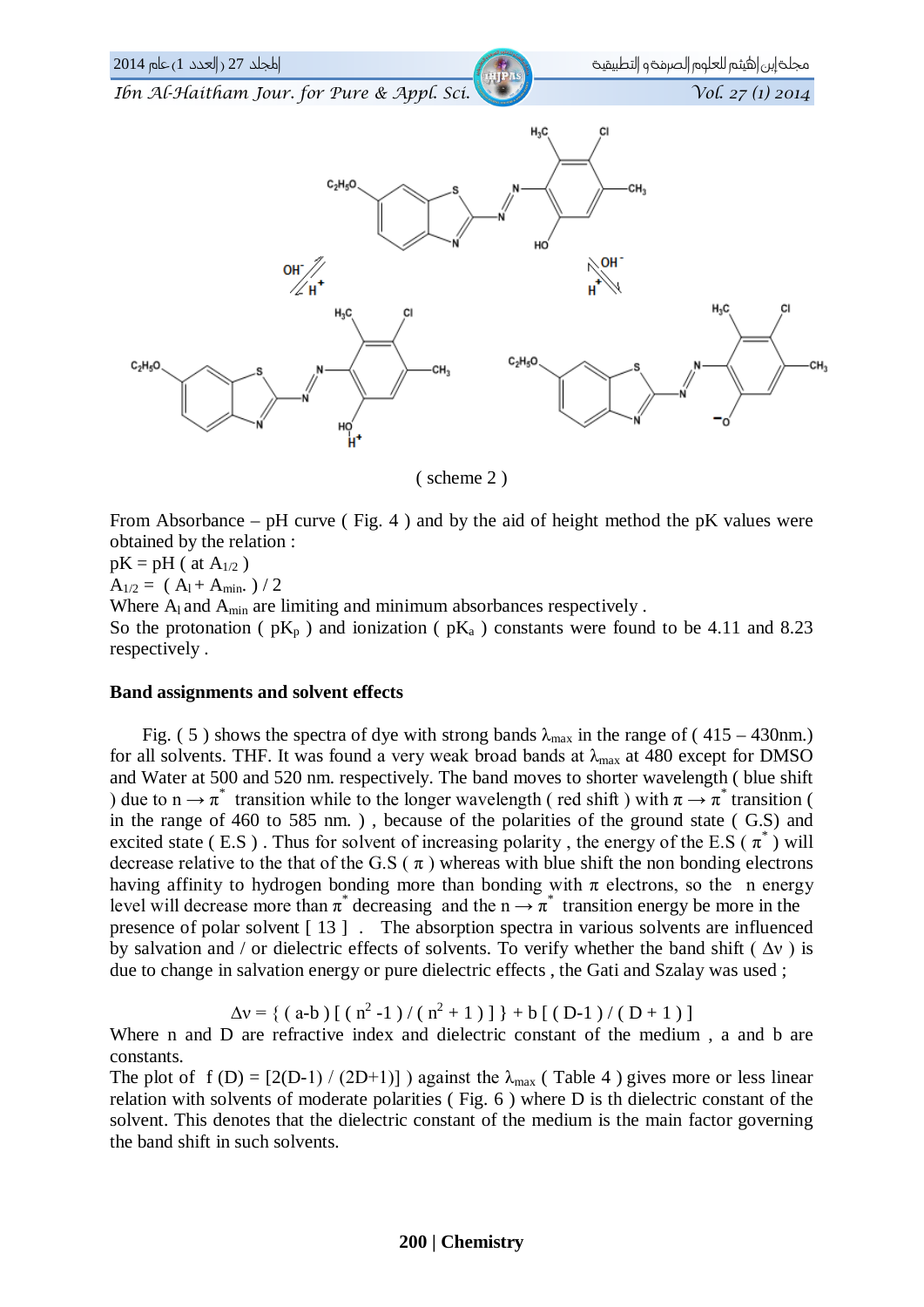#### **Applications of the azodye**

#### **1- As indicator**

#### **Strong acid ( HCl ) with Strong base ( NaOH)**

HCl and NaOH were standardized visually by recommended procedure [ 14 ] ,they found to be 0.098 and 0.097 M respectively .

#### **Visual titrations**

 Table ( 5 ) shows that the best conc. of dye which gives small relative error is in the range of (  $0.2 - 1.0 \times 10^{-3}$  M ) with sharp color change from red ( acid medium ) to yellow ( base medium ) at end point.

#### **Spectrophotometric titrations**

 It was found from spectrophotometric titration of HCl with NaOH a sharp change in absorbances at end point region (Fig. 7). At concentration range of ( $0.8 - 1.6 \times 10^{-3}$  M) of dye , it was found the concentration of NaOH equal to 0.0961 M with relative error of - 0.93 (at 0.8 x  $10^{-3}$  M). From above results, it was seen that the dye is successfully used as indicator.

#### **2- Determination of nitrite**

At  $\lambda_{\text{max}}$  = 420 nm. of orange color of the dye, the calibration curve (Beer's law) at varying concentrations of nitrite ( $50 - 800$  ppm) vs. absorbanes was done (Fig. 8), and from Beer s law Sandel Sensitivity (S), Molar Absorptivity ( $\epsilon_{\text{max}}$ ), Specific Absorptivity ( a ) and Correlation Coefficient ( r ) were determined ( Table 6 ) . It

was found also Limit of beer s law of 700 ppm. and the value of standard deviation of six measurement ( S.D) of 0.0032 .

#### **3-Fe(III)-L complex formation**

 Fig.( 9 ) shows the electronic spectra of the solutions of 0.001M of each dye and metal ions  $(Zn(II),Co(II),Cu(II),Sm(III),Fe(III))$  and  $V(III)$ ), at wavelength range of 360 – 530 nm. It was shown all studied metal ions dose not form a complex with dye ( L ) expect for Fe(III) which form, (that means they are not interfering with Fe(III)-L complex).

#### **pH effect on the Fe(III)-L complex**

 From Fig.( 10 ),shows the pH effect on the formation of Fe(III)-L complex at different pH values (  $1 - 12$  ) in wavelength range (  $250 - 310$  nm.). It was found that pH<sub>12</sub> is the suitable pH value for forming the complex because it gives highest absorbance .

So the  $\lambda_{\text{max}}$  ( at pH<sub>12</sub> ) of the dye and Fe(III)-L complex are 280 nm. and 300 nm. respectively (Fig. 11), using the dye with  $pH_{12}$  as blank solution.

It was found from Fig.( 11) shift in wavelength  $\lambda_{\text{max}}$  (Red shift) from 280 to 300 nm. due to forming of complex

#### **Time effect on the stability of Fe(III)-L complex**

 It was found from Fig. ( 12 ) the absorbances are constant up to 90 min. that means the complex is of highest stability , the absorbance decreases slowly with time increased .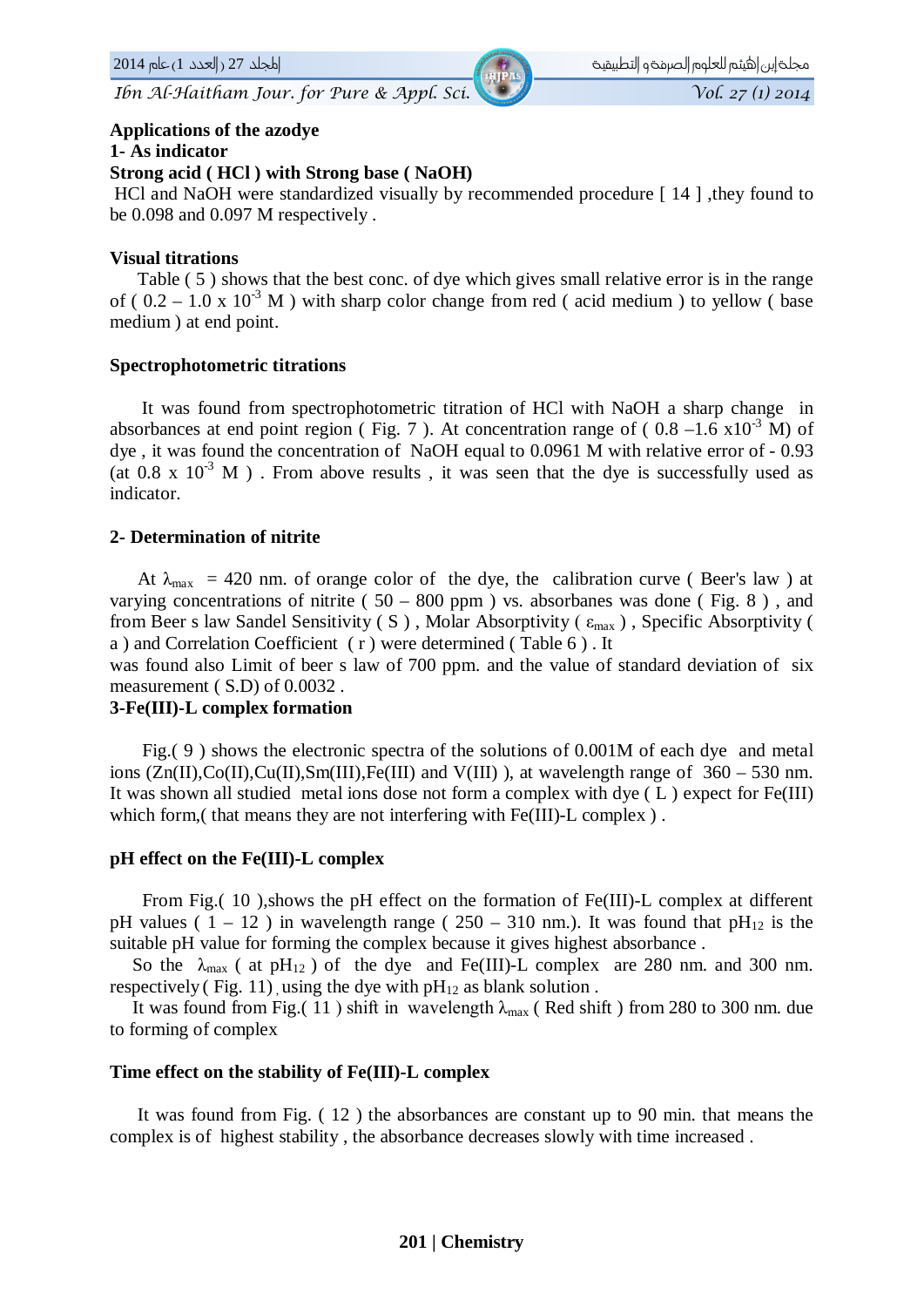2014@'b«@H1@ÖÜ»€a@I 27@Ü‹1a@@@@@@@@@@@@@@@@@@@@@@@@@@@@@@@@@@@@@@@@@@@@@@@@@@@@@@@@@@@@@@@@@@@@@@@@@@@@@@@@@@@ÚÓ'Ój�n€a@Î@Úœäñ€a@'Ï‹»‹€@·rÓ:a@Âig@Ú‹©

#### **References**

- **1.** Kirkan ,B. and Gup,R .(2008)"- Synthesis of New Azo Dyes and Copper(II)
- **2.** Complexes Derived from Barbituric Acid and 4-Aminobenyoy hydra- zone" , *T*urk J.Chem.,32, 9
- **3.** Koh,J. and Greaves,A.J.(2001)" Dye pigments" ,50,117
- **4.** I.John ,I. Dale and Max ,A. (1966)Weaver,Kingsport,Tenn.,assignors to Eastman Kodak Company , Rochester. N.Y., a corporation of New Jersey ,No Drawing. Filed ,No.567.048
- **5.** Yilidiz,E. and Boztepe,H.(2002)" Synthesis of Novel Acidic Mono Azo Dyes and an Investigation of Their Use in the Textile industry" Turk J Chem.*,*26, 879
- **6.** J. Inczedy ,J.( 1976)" Analytical Applications of Complex Equilibria " Ellis Horword Publisher
- **7.** Marczenko,Z.(1976) " Spectrophotometric Determination of Elements " Ellis Horword Publisher
- **8.** Ali,A.A. and Issa,F.( 1994) " Spectrophotometric Studies of the Complexes of (p Hydroxyphenylazo)-8-Hydroxyquinoline with Some Group ( IIIA) Metal Ions ", Abhath Al Yarmok*,*3, 31
- **9.** Si Q.Hu, Y. , Huang GYang,Z. and Yin ,j,(2005)" The Atomic Absorption Spectrophotometric Method for Indirect Determination of Nimodipine in Tablets ", Turk J.Chem.*,*29, 135
- **10.** Fahad, T.A. and A. A. Ali,A.A.(2010) "Spectrophotometric Determination of Silver by New Azodyes Derived From 2-Thiobarbituric Acid ( part II)" , J.of Basrah Res., 36,60
- **11.** Ali,A.A. Fahad,T.A. and Moammod,I.K.(2011) " Spectral Properties of Novel
- **12.** Azodyes Derived From Phenyl Acetic Acid ( Part III)" , J.of Basrah Res*.,*37, 131
- **13.** OKawara,M. T. Kitao,T. ,Hirashima,T. and Malsouka,M.(1988) " A Handbook of Selected Dyes for Electro-optical Applications " Publ.Elsevier of Data
- **14.** Lurie,J.(1975) " Handbook of Analytical Chemistry " Mir Publ.
- **15.** Lemr,K. and Kotoucek ,M.(1989)" Evaluation of Colour Changes of Screened Acid-Base Indicators " Collect. Czech.Chem.*,*54,346
- **16.** Wadi ,N.M. ,Ali,A.A. and Saeed,B.A.(1993) "Spectrophotometric Studies on the Acid-Base Properties and Solvent Effect on the Absorption Spectra of 2,2-Bis-( 3- Formyl-4-Hydroxyphenyl)-Butante " ,J.Basrah Res*.* 10 , 77
- **17.** Vogel, A.I. (1989) " A textbook of Quntitative Inorganic Analysis "  $5<sup>th</sup>$  Ed. Longman scientific and technical

| Table (1) Physical and Chemical properties of the dye |       |        |         |                   |  |  |
|-------------------------------------------------------|-------|--------|---------|-------------------|--|--|
| Empirical formula                                     | M.Wt. | Color  | % Yield | $^{\circ}$ C M.P. |  |  |
| $C_{17}H_{16}CIN_3O_2S$                               | 362   | Orange | 85      | 115.4             |  |  |

#### **Table ( 2 ) : C.H.N analysis of the dye**

|            | $\degree$ % | H %        |       | $N\%$      |       |
|------------|-------------|------------|-------|------------|-------|
| Calculated | Found       | Calculated | Found | Calculated | Found |
| 56.35      | 56.92       | 4.42       | 4.34  | 1.60       | 1.49  |

| Groups | $v \, \text{cm}$ | Groups | $v \, \text{cm}$ | Groups  | $v \text{ cm}$ |
|--------|------------------|--------|------------------|---------|----------------|
| $N=N$  | 1465.9s          | C=C    | 1412w            | C-0     | 1170s          |
| ЭH     | 3319.5sb         | C-N    | 1026.1m          | $C = N$ | 1587.4s        |
| $N-H$  | 3300.2w          | C-Cl   | 638.5s           | C-H     | 2964.6         |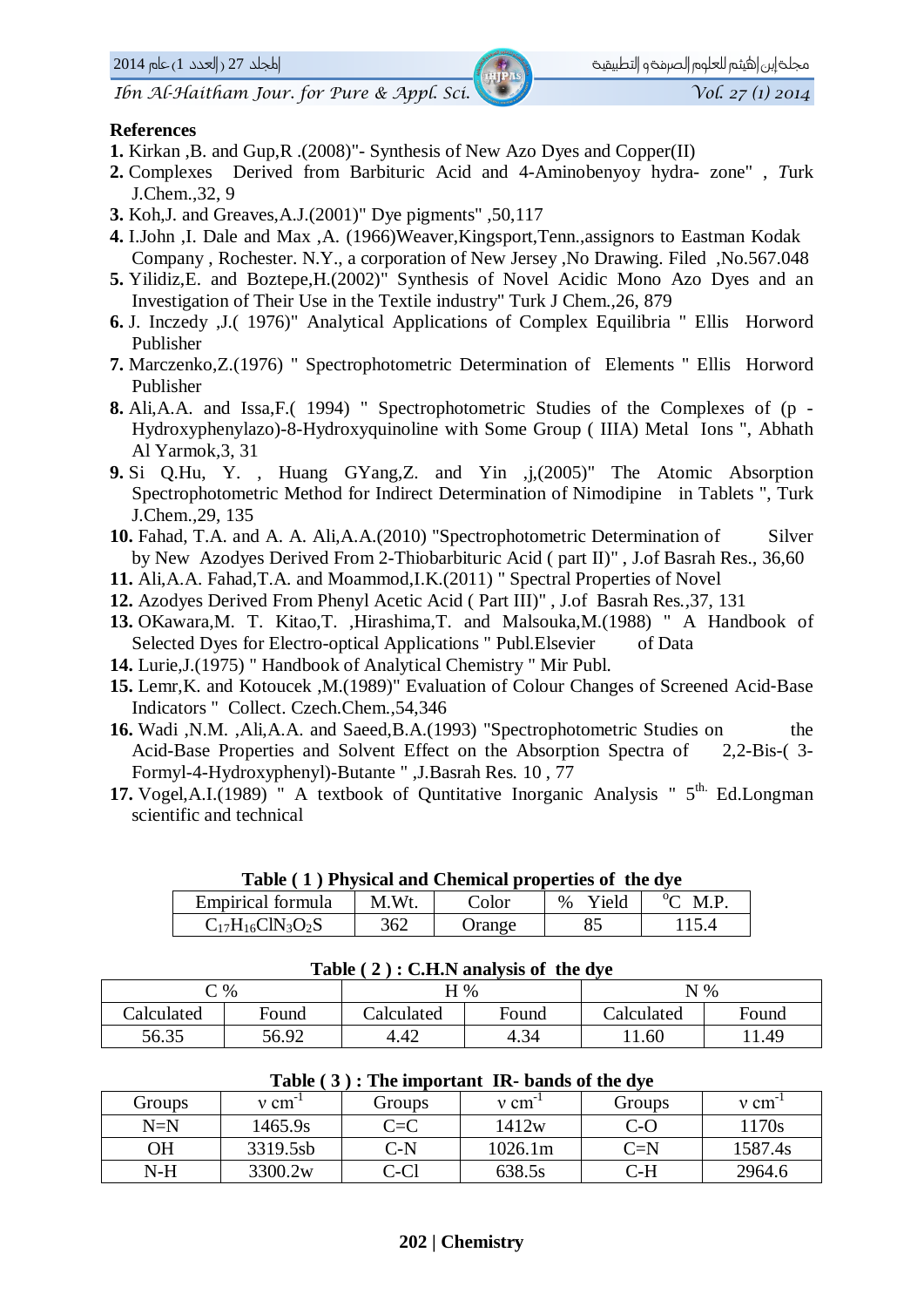## **Table (4) : The f ( D ) and λmax values of using solvents if different polarities**

| <b>Solvent</b> | D     | f(D)  | $\lambda_{\max}$ (nm.) |
|----------------|-------|-------|------------------------|
| Ethanol        | 24.55 | 0.940 | 420                    |
| Acetone        | 21    | 0.930 | 420                    |
| Chloroform     | 4.81  | 0.718 | 420                    |
| water          | 80    | 0.981 | 420                    |
| Cyclohexane    | 2.02  | 0.405 | 420                    |
| Methanol       | 33    | 0.955 | 420                    |
| 1,4-Dioxane    | 2.3   | 0.464 | 420                    |
| <b>THF</b>     | 7.5   | 0.813 | 420                    |
| <b>DMSO</b>    | 46.7  | 0.968 | 420                    |
| <b>DMF</b>     | 38    | 0.961 | 420                    |

#### **Table ( 5 ) : The effect of concentration of dye**

| $[D]$ , M            | $\lceil$ NaOH $\rceil$ , M | Relative error % |
|----------------------|----------------------------|------------------|
| $0.2 \times 10^{-3}$ | 0.092                      | $-5.15$          |
| $0.4 \times 10^{-3}$ | 0.094                      | $-3.03$          |
| $0.6 \times 10^{-3}$ | 0.096                      | $-1.03$          |
| $0.8 \times 10^{-3}$ | 0.098                      | 1.03             |
| $1.0 \times 10^{-3}$ | 0.098                      | 1.03             |

#### **Table ( 6 ): were determined from Beers law.**

| ື<br>$\mu$ g. / cm <sup>-2</sup> | $1 \text{.} \text{mol}^{-1} \text{.} \text{cm}^{-1}$ | $ml.g^{-1}.cm^{-1}$ |        | S.D    | Limit of beer s law (ppm) |
|----------------------------------|------------------------------------------------------|---------------------|--------|--------|---------------------------|
| 0.0191                           | 2400                                                 | 0.0522              | 0.9986 | 0.0032 | 700                       |



**Fig. ( 1 ) : The IR – spectrum of the dye ( L )**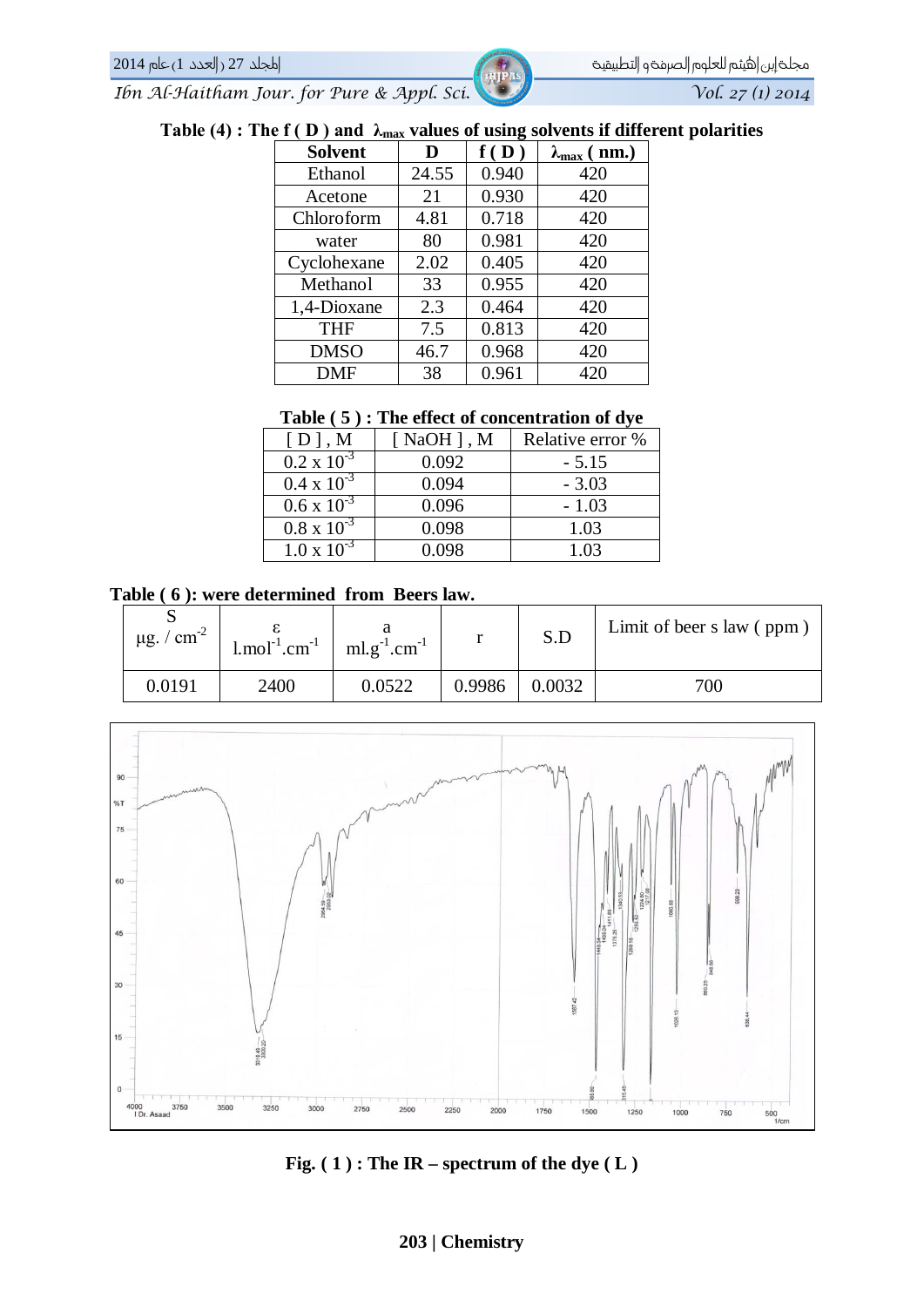Vol. 27 (1) 2014

Ibn Al-Haitham Jour. for Pure & Appl. Sci.

 $2014$  العدد 1) عام 2014  $(1 - 27)$ 



Fig. (2): The TG analysis of the dye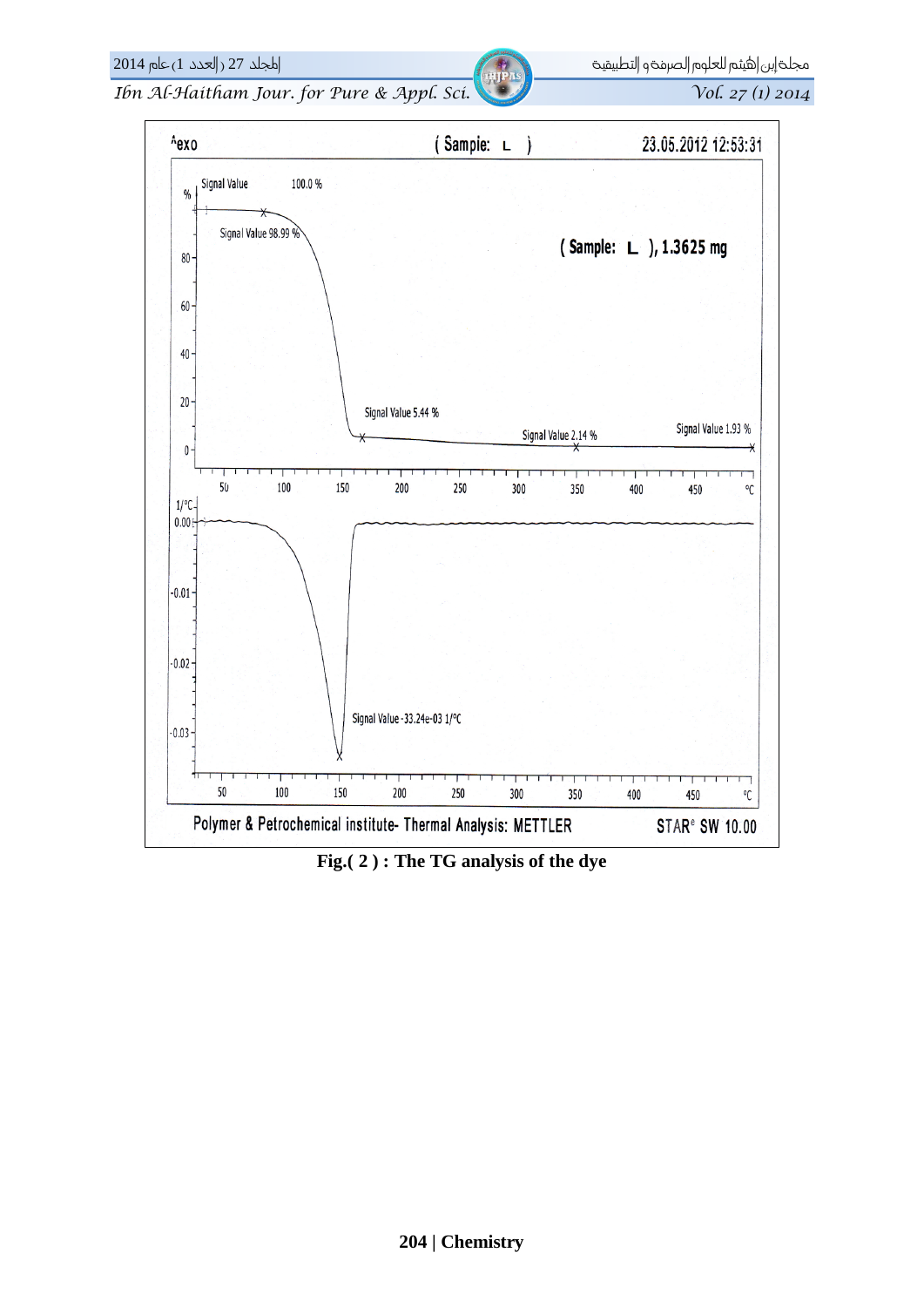

Fig. (3): Spectra of dye at different pH values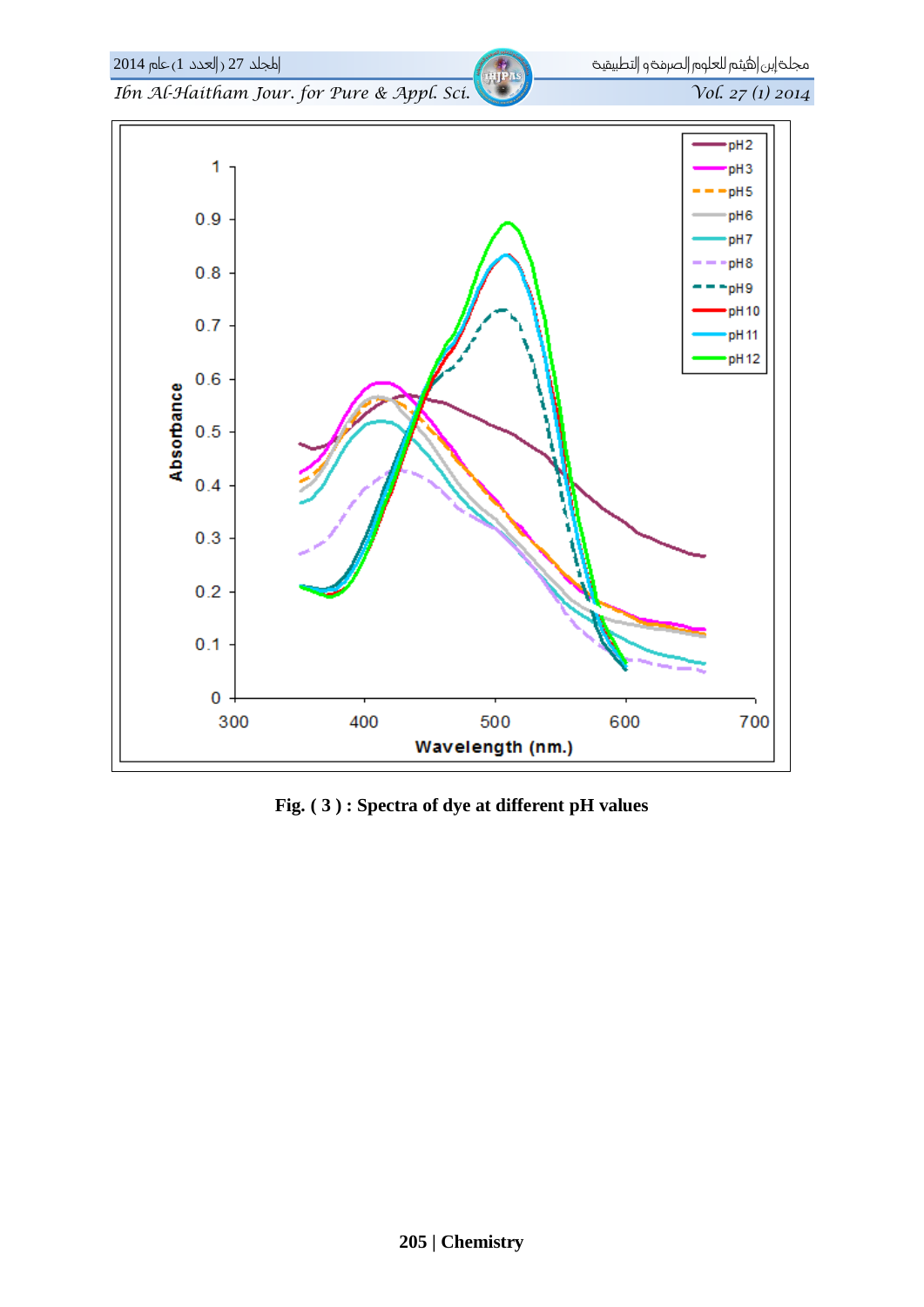

Fig. (4): Absorbance – pH curve of dye at  $\lambda_{\text{max}} = 510$  nm.



Fig. (5): The spectra of the dye at different solvents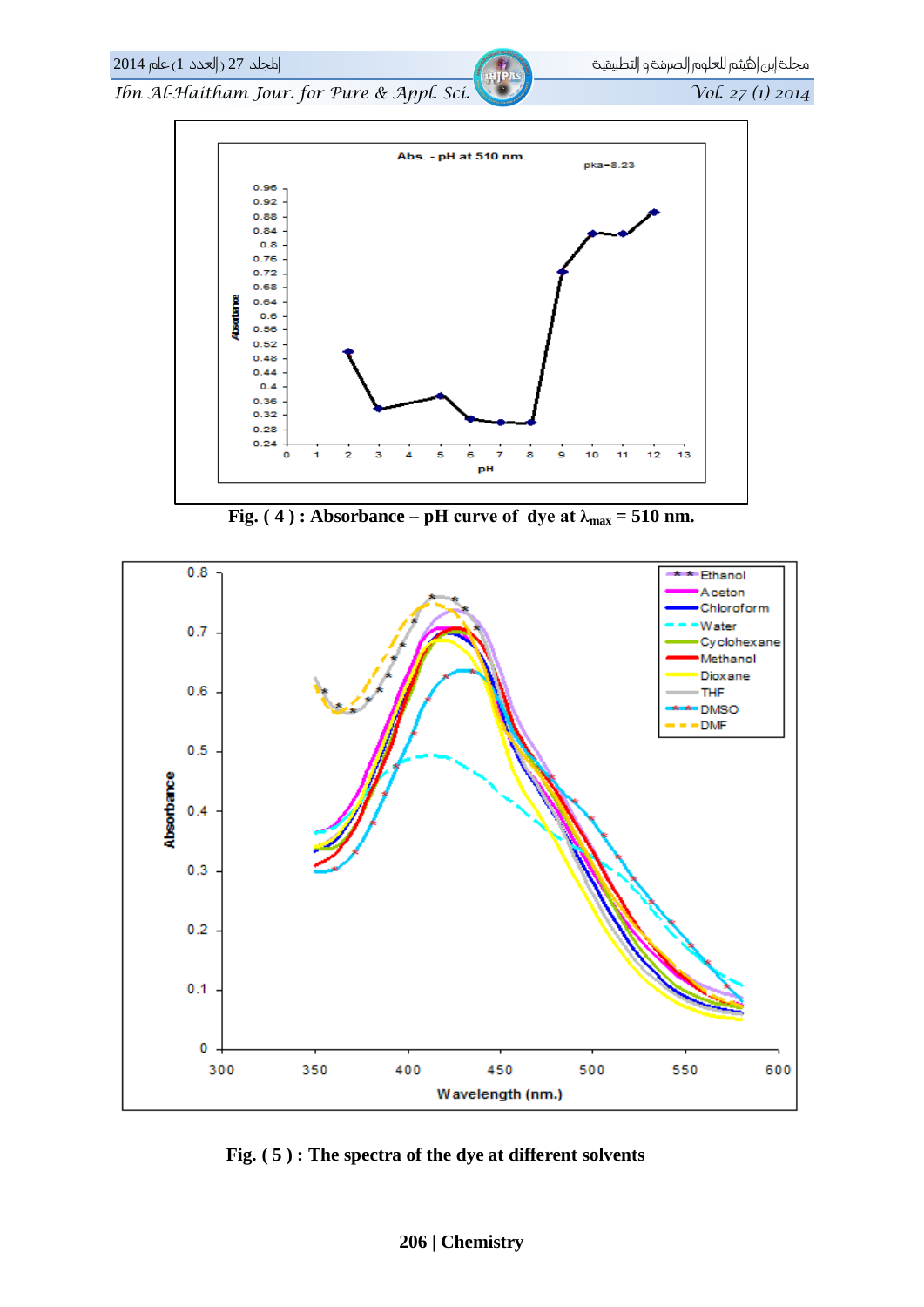

**Fig.** (6): plot of  $\lambda_{\text{max}}$  against the function f (D), where : 1= ethanol, 2 = acetone, 3 = **chloroform, 4 = water, 5 = cyclohexane, 6 = methanol, 7= 1,4-dioxane, 8= THF, 9 = DMSO and 10= DMF.**



 **Fig. ( 7 ) : spectrophotometric titration curves of concentrations of dye :**  $a = 0.8 \times 10^{-3}$ ,  $b = 1.2 \times 10^{-3}$  and  $c = 1.6 \times 10^{-3}$  M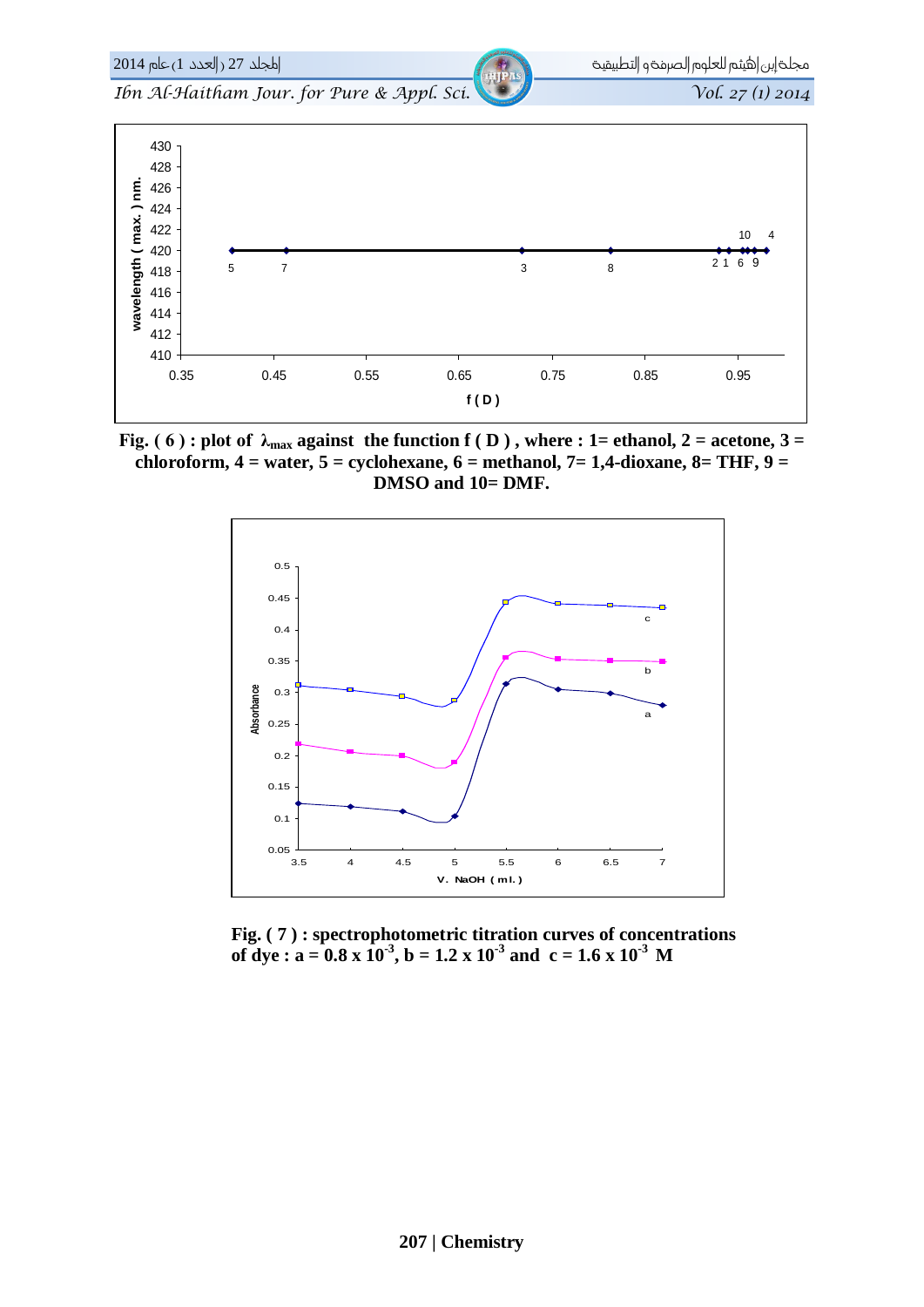

Fig. (8): The calibration curve of nitrite ion



Fig. (9): The electronic spectra of dye complex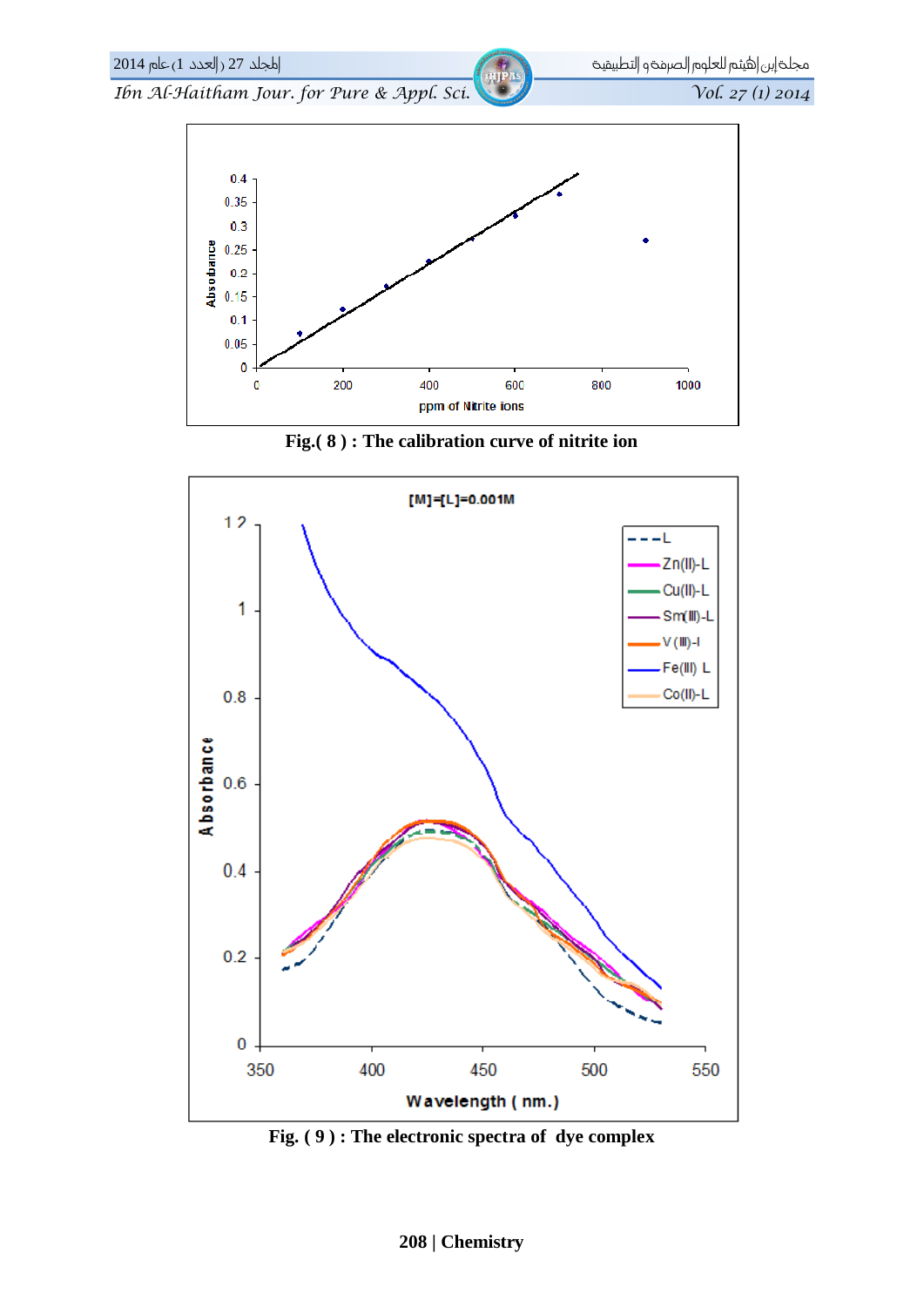Vol. 27 (1) 2014

Ibn Al-Haitham Jour. for Pure & Appl. Sci.

اطجلد 27 (العدد 1) عام 2014



Fig.  $(10)$ : The pH effect on the electronic spectra of Fe(III)-L complex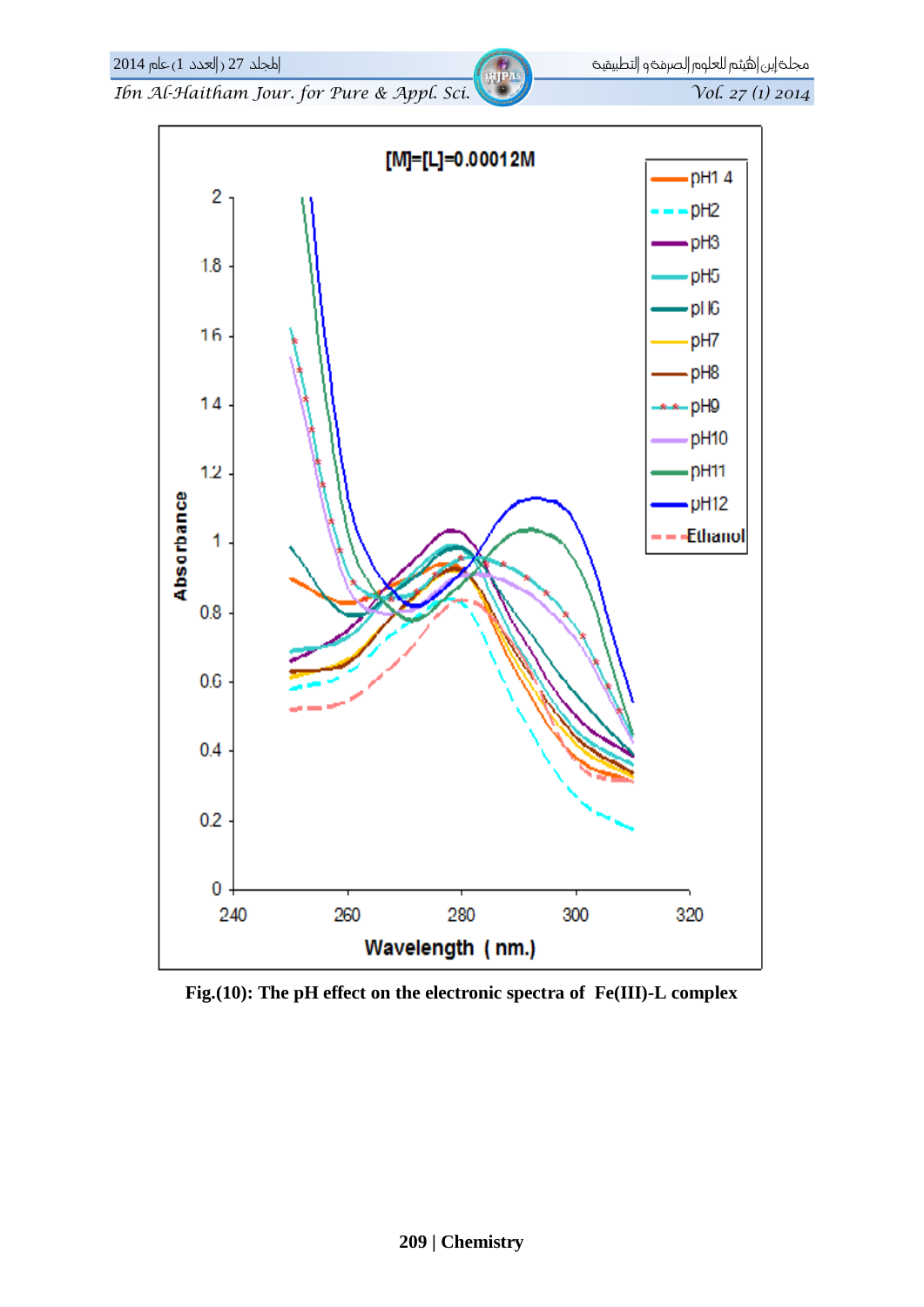



Fig. (12): Time effect on the stability formation complex at  $\lambda_{\text{max}}$  (at pH<sub>12</sub>),  $[L] = [Fe<sup>3+</sup>] = 0.00012 M$